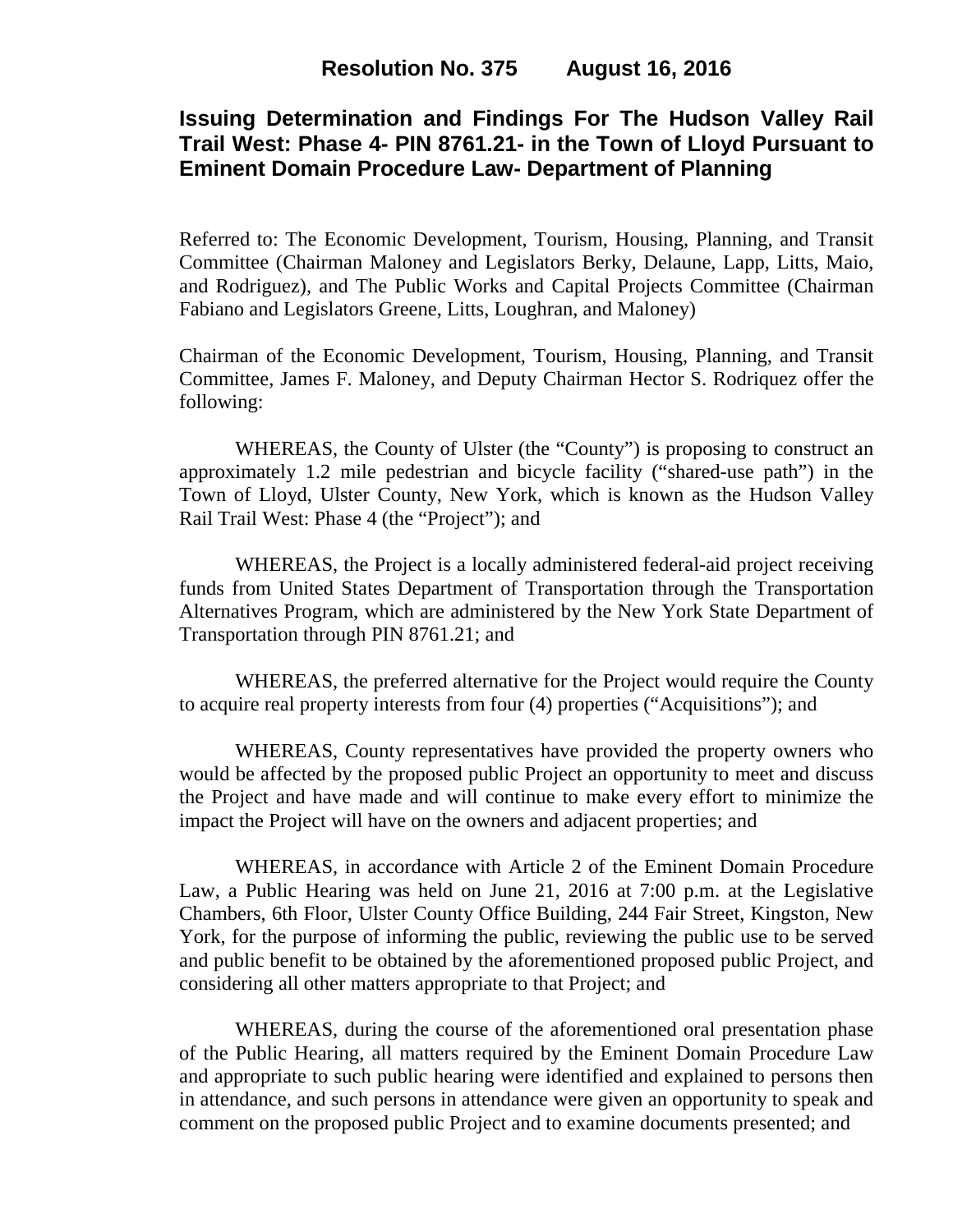### **- Page 2 -**

### **Resolution No. 375 August 16, 2016**

# **Issuing Determination and Findings For The Hudson Valley Rail Trail West: Phase 4- PIN 8761.21- in the Town of Lloyd Pursuant to Eminent Domain Procedure Law- Department of Planning**

WHEREAS, the Public Hearing was adjourned to the close of business on July 1, 2016, to allow for submission of additional public comment, and no additional comments were received; and

WHEREAS, the minutes of such Public Hearing were transcribed and made available, together with the exhibits and other documents, for inspection and examination by the public; now, therefore, be it

RESOLVED, that the Ulster County Legislature issues the following Determination and Findings ("D&F") with respect to the proposed Hudson Valley Rail Trail West: Phase 4 Project (PIN 8761.21) Town of Lloyd, New York:

I. THE PUBLIC USE, BENEFIT, OR PURPOSE TO BE SERVED BY THE PROPOSED PUBLIC PROJECT INCLUDES:

1. Provide and expand non-motorized transportation opportunities in the Town of Lloyd for pedestrians and bicyclists

2. Expand recreational opportunities for local residents and visitors, including for persons with disabilities and for those of all skill levels and age groups

3. Increase tourism and economic development in the Town of Lloyd and surrounding region

4. Develop an interconnected rail trail system connecting Dutchess County and the Walkway Over the Hudson to New Paltz and the Wallkill Valley Rail Trail and other County rail trails

5. Improve the quality of life for local residents

### II. THE APPROXIMATE LOCATION FOR THE PROPOSED PUBLIC PROJECT AND THE REASONS FOR SELECTION OF THAT LOCATION:

The proposed public Project is located in the Town of Lloyd, Ulster County, and is generally located along the abandoned Penn Central Railroad right of way and the NYS Route 299 right of way between South Street (CR 22) on the west and New Paltz Road (CR 12) on the east.

The alternative to "Construct Shared-Use Path along Railroad Corridor" (Alternative 3) is considered the "Preferred Alternative." The alternatives considered for the proposed public Project are as follows: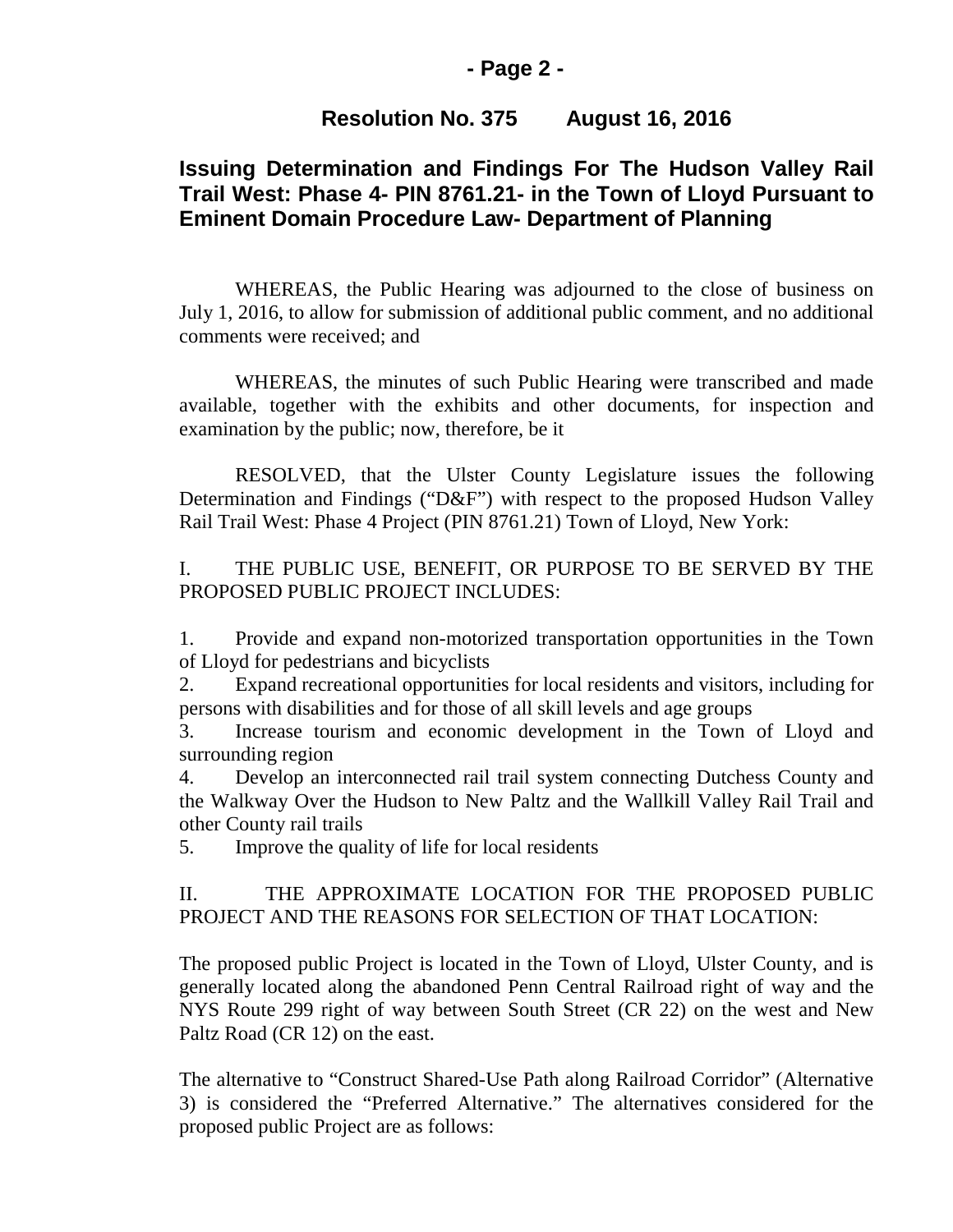### **- Page 3 -**

### **Resolution No. 375 August 16, 2016**

# **Issuing Determination and Findings For The Hudson Valley Rail Trail West: Phase 4- PIN 8761.21- in the Town of Lloyd Pursuant to Eminent Domain Procedure Law- Department of Planning**

Alternative 1: The Null Alternative proposes no action. This alternative does not address any of the Project public purposes. The alternative was retained only as a baseline for comparison to the preferred alternative.

Alternative 2: Construct Shared-Use Path along NYS Route 299 primarily utilizes public right of way for the construction of the shared-use path. This alternative does not maximize the use of the abandoned railroad and increases the exposure of the path users to vehicular traffic along the highway. This alternative is feasible but not preferred, and was therefore eliminated from consideration.

Alternative 3: Construct Shared-Use Path along Railroad Corridor would provide a safe and enjoyable means for pedestrians and bicyclists to safely travel from South Street to New Paltz Road, helping to connect the Town of New Paltz to the existing Hudson Valley Rail Trail and Dutchess County. The majority of the path would be constructed along the abandoned Penn Central Railroad Corridor. This alternative best satisfies the project objectives and is considered the Preferred Alternative.

### III. THE GENERAL EFFECT OF THE PROPOSED PUBLIC PROJECT ON THE ENVIRONMENT AND RESIDENTS OF THE LOCALITY:

State Environmental Quality Review Act Classification: The Project is classified an Unlisted Action per 6NYCRR Part 617, Subpart 4(b)(6) of Title 6 of the Implementing Regulations of the Official Codes, Rules, and Regulations of New York State (NYCRR). The County of Ulster was designated as lead agency for an uncoordinated review. Pursuant to an Environmental Assessment Review and Resolution No. 45 of 2016, the County Legislature issued a "Negative Declaration of Environmental Significance" in accordance with SEQRA, and the Project is identified as one that will not have a significant negative effect on the environment, and as such, further environmental review under SEQR is not required.

National Environmental Policy Act (NEPA): The project is a C-list Categorical Exclusion under NEPA. Pedestrian facility projects are actions listed under the C list in 23 CFR 771.117 (c). The federal Environmental Approval Worksheet was completed for the project. The NYSDOT/FHWA will act as the lead agency for NEPA concurrence. NEPA Concurrence is pending however no adverse impacts are anticipated. Trees will only be cleared during the October **3**1st to March 31st time frame to minimize potential impact to the Indiana and Northern Long-eared bats.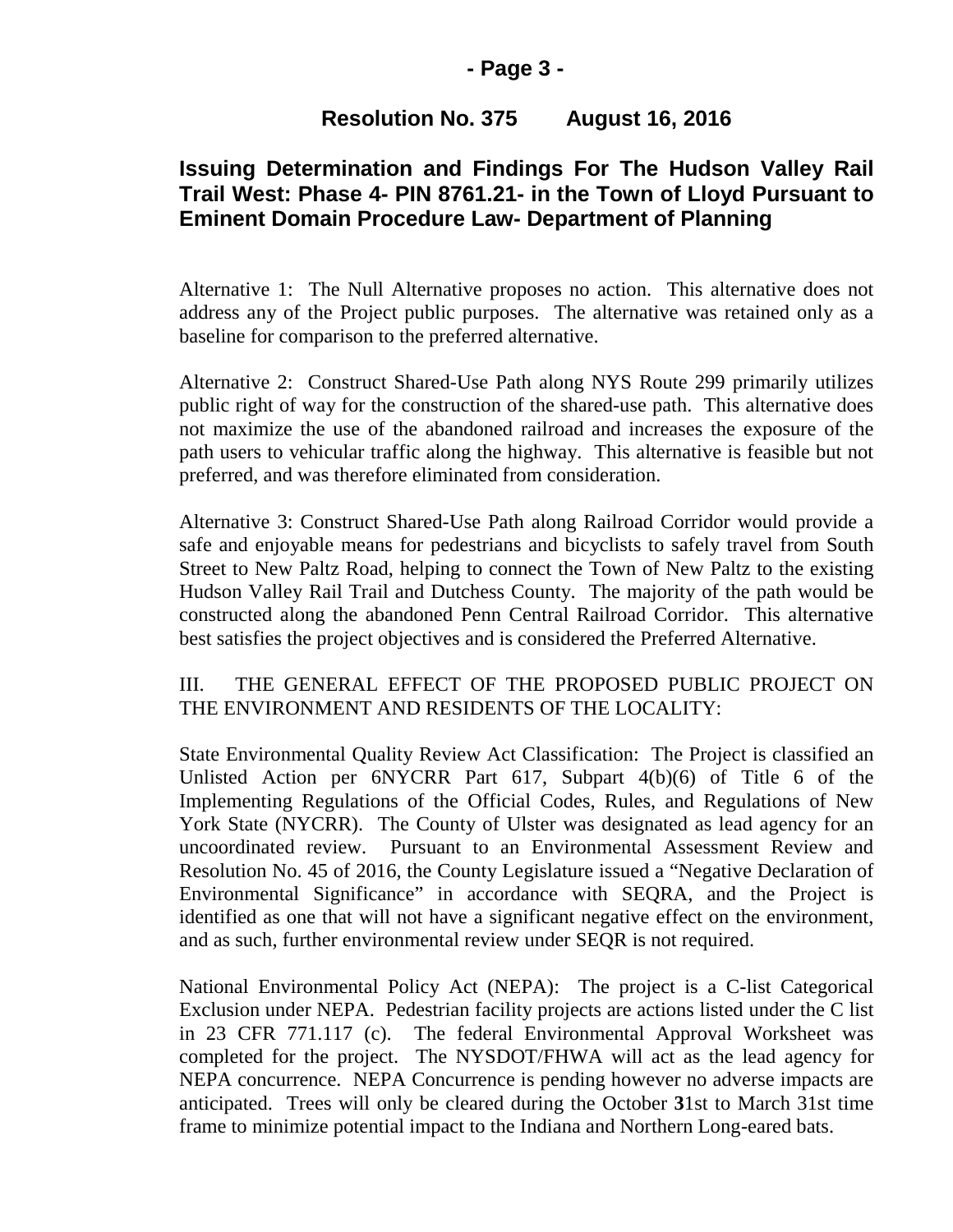#### **- Page 4 -**

### **Resolution No. 375 August 16, 2016**

# **Issuing Determination and Findings For The Hudson Valley Rail Trail West: Phase 4- PIN 8761.21- in the Town of Lloyd Pursuant to Eminent Domain Procedure Law- Department of Planning**

In the event that other potential impacts are identified, they will be mitigated through an approved plan.

The proposed Project has been designed to minimize environmental impacts to the greatest extent possible and maximize positive impacts on the local community. The proposed project will have no adverse effect on the residence of the locality, cultural resources, or the environment.

and be it further,

RESOLVED, that pursuant to Section 204(C) of the Eminent Domain Procedure Law, the County of Ulster shall cause a notice of a brief synopsis of the Determination and Findings ("D&F") to be served, personally or by certified mail, return receipt requested, on each assessment record billing owner, and pursuant to Section 204 (A) of the EDPL shall publish a brief synopsis of such D&F in at least two successive issues of an official newspaper if there is one designated in the locality where the project will be situated and in at least two successive issues of a newspaper of general circulation in such locality,

and moves its adoption.

#### ADOPTED BY THE FOLLOWING VOTE:

AYES: 22 NOES: 0 (Absent: Legislator Maio)

Passed Committee: Economic Development, Tourism, Housing, Planning, and Transit as amended on August 2, 2016

Passed Committee: Public Works and Capital Projects on August 4, 2016

FINANCIAL IMPACT: NONE